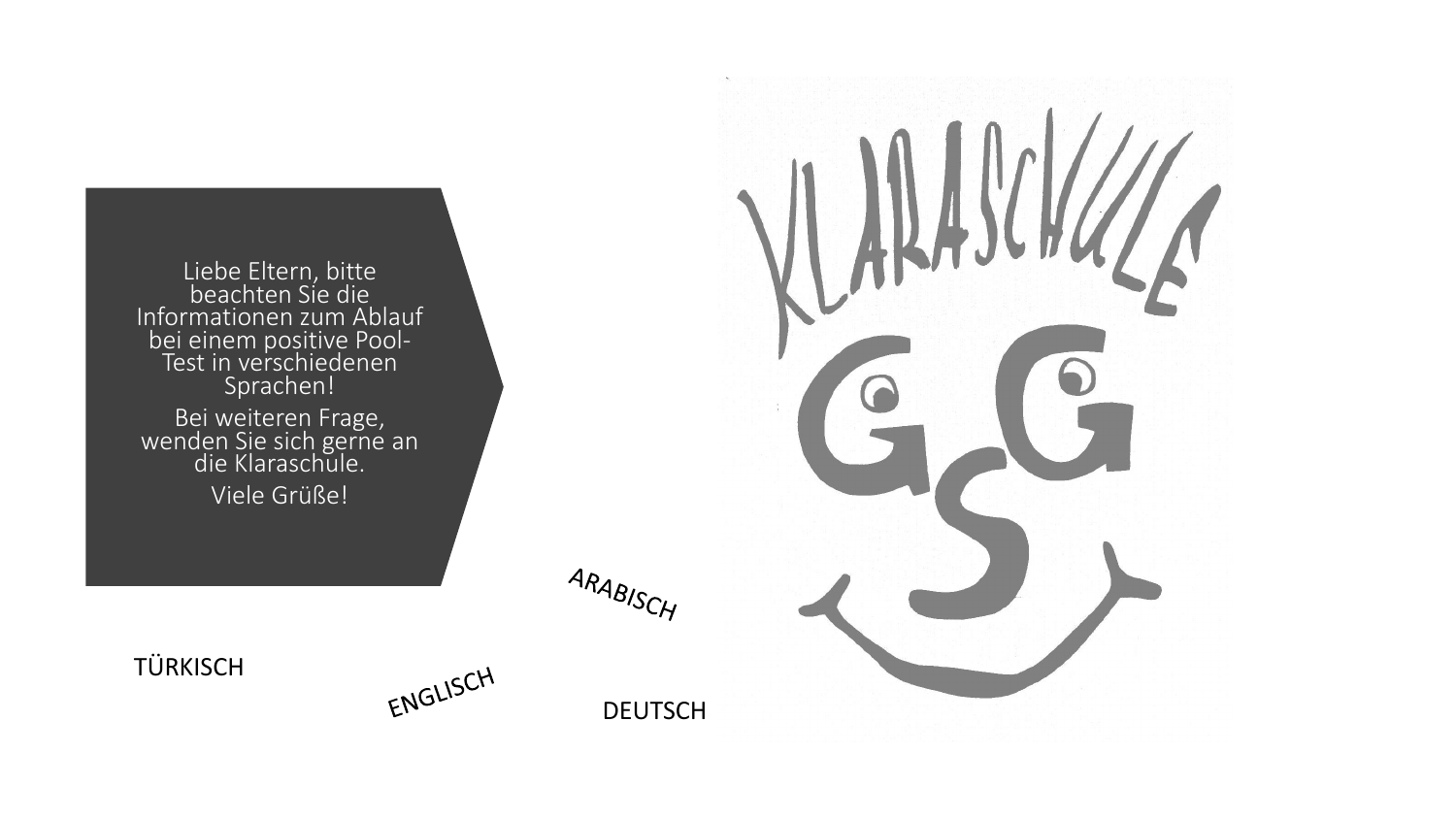#### **Positiver Lolli-Test in der Lerngruppe Ihres Kindes**

#### Liebe Eltern,

der letzte Lolli-Test in der Ihres Kindes war positiv. Das bedeutet: Mindestens ein Kind aus der Lerngruppe hat Corona. Vielleicht ist das Kind nicht krank, aber es kann trotzdem andere mit Corona anstecken. Nun müssen wir prüfen, wer aus der Lerngruppe Corona hat. **Alle Kinder aus der Lerngruppe müssen zuhause bleiben.** Dazu gehören auch die Kinder, die sonst in der Betreuungsgruppe sind.

# **Was müssen Sie nun machen?**

Alle Kinder müssen einen zweiten Corona-Test machen. Dafür hat jedes Kind einen PCR-Test für zuhause bekommen.

# **So machen Sie den PCR-Test mit Ihrem Kind:**

Ihr Kind lutscht 30 Sekunden an dem Wattestäbchen.

Das Wattestäbchen stecken Sie in das Röhrchen und machen das Röhrchen zu. Schreiben Sie den Namen von Ihrem Kind auf das Röhrchen.

Bringen Sie das Röhrchen am nächsten Morgen bis 9.00 zur Schule. Geben Sie das Röhrchen bitte ab.

Die Schule schickt die Röhrchen an das Labor. Das Labor schickt die Ergebnisse von den Tests an die Schule.

Alle Kinder aus der Lerngruppe müssen zuhause bleiben, bis es neue Informationen gibt. Zum Beispiel von der Schule oder vom Gesundheitsamt.

# **Was passiert, wenn es Probleme mit dem PCR-Test zuhause gibt?**

Vielleicht gibt es Probleme mit dem PCR-Test, den Sie mit Ihrem Kind zuhause machen sollen. Zum Beispiel:

Sie geben das Röhrchen nicht oder zu spät ab.

Das Wattestäbchen ist beschädigt.

Sie machen den PCR-Test falsch.

Dann müssen Sie sich um noch einen PCR-Test für Ihr Kind bei einem Arzt kümmern. Ihr Kind darf dann erst mit einem negativen PCR-Test wieder in die Schule kommen.

Mit freundlichen Grüßen, die Schulleitung

# Pos. Pool-Test DEUSTCH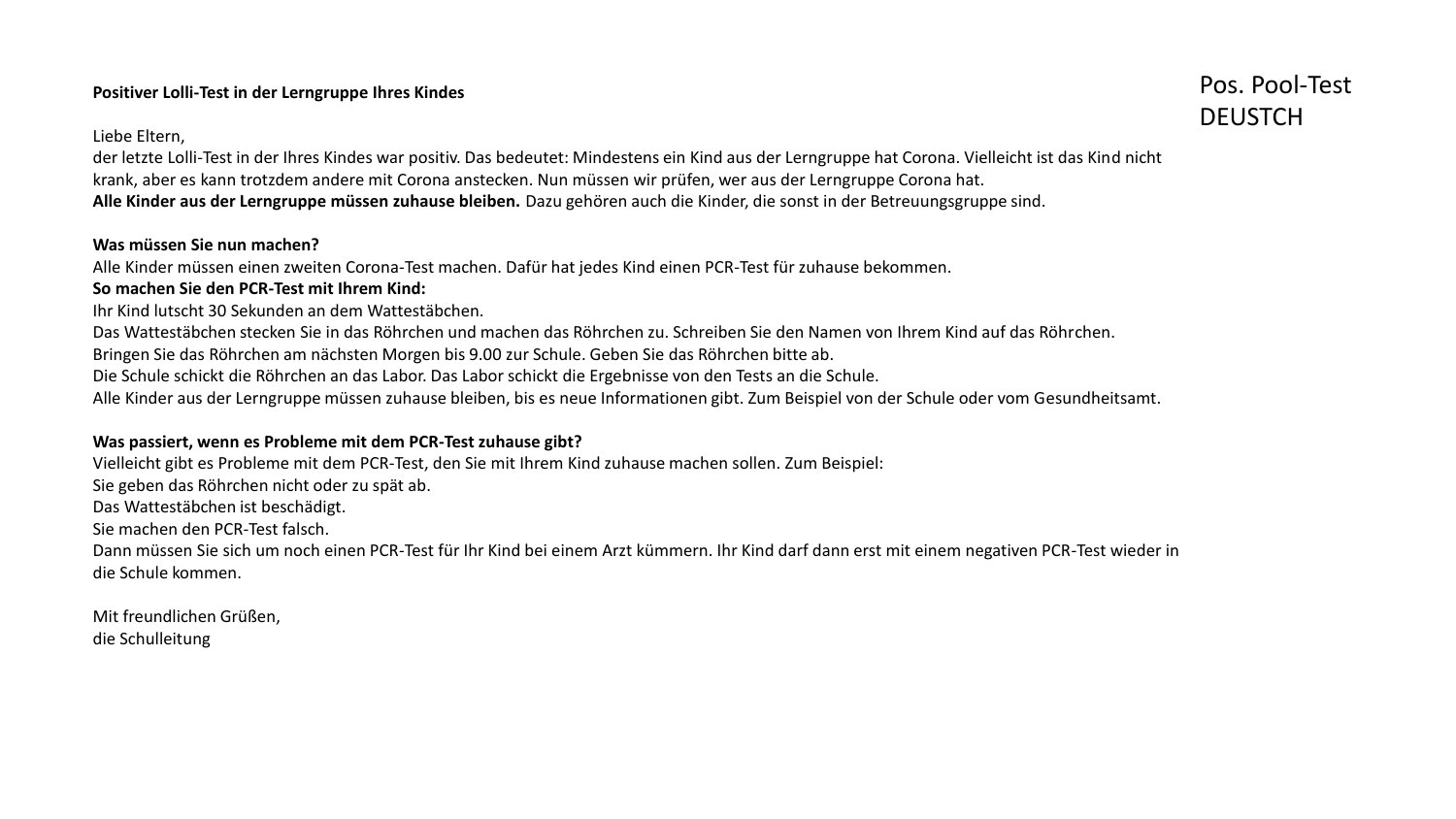… sınıfının çalışma grubunun ebeveynleri,

Çocuğunuzun üyesi olduğu … grubunda *dün / bugün* lolipop havuz testi yapıldı ve test değerlendirildi.

Laboratuvar tarafımıza, çocuğunuzun grubunda yapılan havuz testinin pozitif çıktığı bildirimini yaptı. Bu, çocuğunuzun grubundan en az bir çocukta Koronavirüsü enfeksiyonu tespit edildiği anlamına gelmektedir. Çocuk kendisi hasta olmayabilir, ancak virüsü başka insanlara bulaştırabilir.

İkinci bir testle enfeksiyonun hangi çocukta olduğu tespit edilinceye kadar grubun tüm çocuklarının evde kalması gerekmektedir. Bu gereklilik, normalde okulun bakım grubuna giden çocuklar için de geçerlidir. Ebeveyn olarak çocuğunuza … *[Datum]* tarihinde ikinci bir test yapmakla yükümlüsünüz. Bu test aşağıda açıklandığı gibi yapılmalıdır:

Size veya çocuğunuza ikinci test için gerekli olan test malzemeleri (bir tüp içinde pamuklu çubuk) verilmiştir.

1. Çocuk … *[Datum]* tarihinde sabahleyin 30 saniye boyunca bu çubuğu (lolipop) emmelidir.

2. Sonra bu çubuk yeniden tüpün içinde konulmalı ve tüpün ağzı kapatılmalıdır. Arkasından tüpün üzerine çocuğun adı ve soyadı yazılmalıdır.

3. Tüpü okula *… [Datum]* tarihinde en geç saat *… [Uhrzeit]* getiriniz ve *… [Person/Stelle]* teslim ediniz.

Pozitif sonuçlu gruptaki çocuklardan alınan tekli örnekler tekrar laboratuvara gönderilecek ve analiz edilecektir. Lütfen çocuğunuzu okuldan ve/veya yetkili daireden (örneğin, Sağlık Dairesinden) gelecek ikinci bir bilgiye / talimata kadar evde tutunuz.

Bu bağlamda şunu belirtmek isteriz: Bu ikinci test yapılırken, tükürük örneğinin verilmemesi / geç verilmesi, enfeksiyonlu çocuğun tespit edilememesi, örneğin alındığı çubuğun hasar görmesi, testin yanlış uygulanması gibi zorluklar ortaya çıkması halinde, ebeveyn olarak ev doktorunuza veya çocuk doktorunuza başvurmakla yükümlü olduğunuzu hatırlatmak isteriz. Doktor bu şekilde (örneğin PCR testinin yaptırılması, temaslı kişilerin tespit edilmesi gibi) gerekli adımların atılmasını sağlayacaktır. Çocuğun tekrar yüz yüze eğitime katılması ve okuldaki bakım olanaklarından yararlanması bu koşullar altında ancak negatif bir PCR testinin ibraz edilmesiyle mümkündür.

Selamlar, Okul İdaresi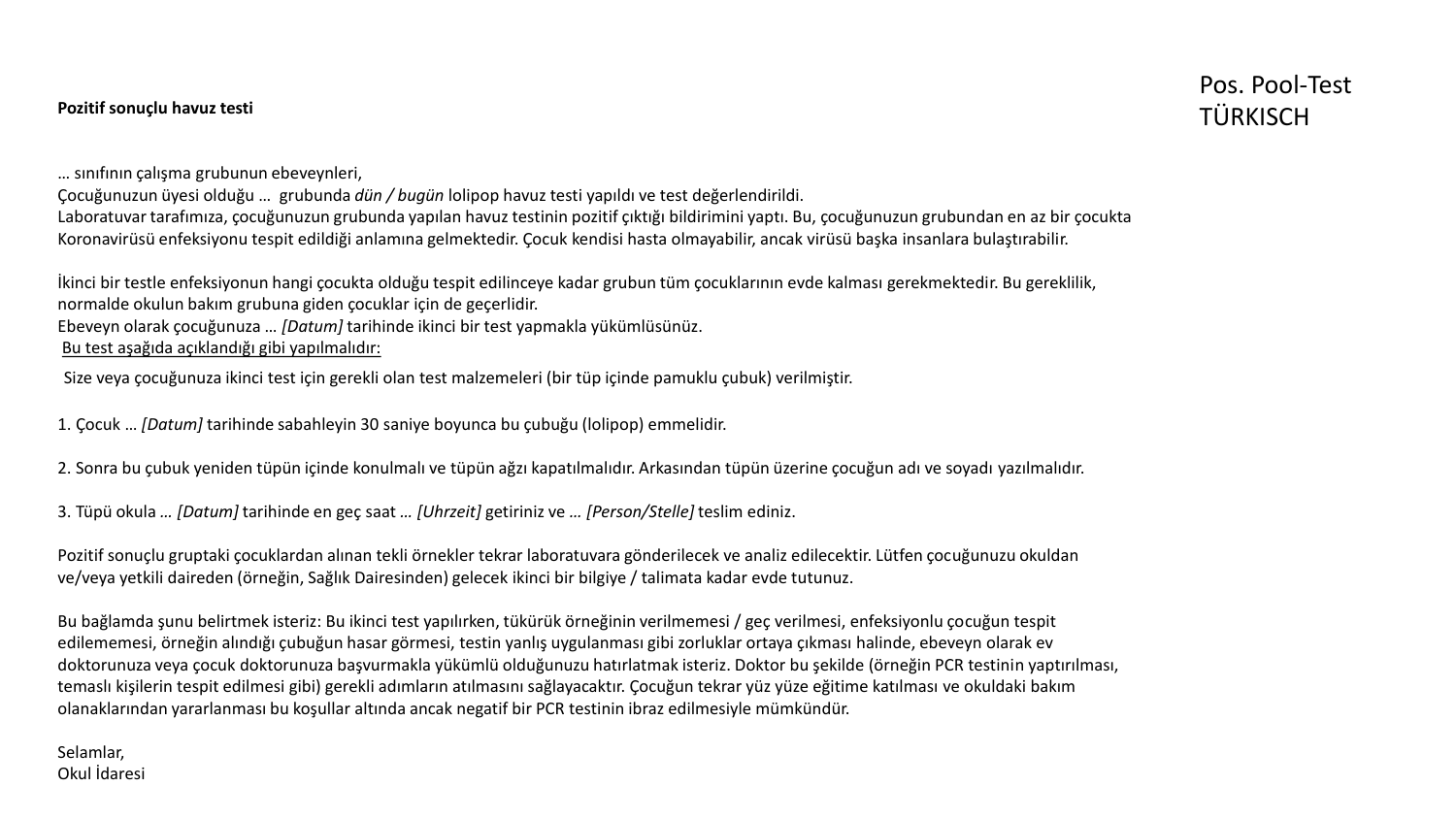أعزائي آباء الأطفال في مجموعة التعلم داخل الصف...، بالأمس/ اليوم تم إجراء اختبار العينات المجمع من خلال اختبار المصاصة داخل المجموعة التي ينتمي إليها ابنك (اسم المجموعة) وتم تحليل نتيجة هذا الاختبار أبلغنا المختبر أن نتيجة اختبار العينات المجمع للمجموعة التي ينتمي اليعابية المغار واحدًا على الأقل المجموعة مصاب بغيروس كورونا. وليس من الضروري أن يكون هو الشخص المريض، ولكنه قد يصيب أيضًا أشخاصًا آخرين بالعدوى.

وإلى أن يتضح من هو المصاب بالضبط في عملية إعادة الاختبار اللاحقة، يجب على جميع الأطفال في هذه البعداء في المنزل يؤثر هذا أيضًا على الأطفال الذين عادةً ما يحضرون مجموعة الرعاية بالمدرسة. بصفتك أحد الأبوين فإنه يجب عليك الآن إجراء اختبار ثان على ابنك في يوم .... يجري تنفيذ االختبار بالشكل التالي:

لقد تلقيت أنت أو طفلك مواد الاختبار اللازمة لإجراء الاختبار الثاني (مسحات فردية في أنبوب) منا.

1. يقوم الأطفال الساعة ... صباحًا بمص الماسحة (المصاصة) لمدة 30 ثانية.

2. يتم إرجاع العصية بعد ذلك إلى الأنبوب الصغير الذي يُغلق جيدًا بإحكام. وبعد ذلك يرجى ربط الأنبوب الصغير باسم ابنك.

3. يرجى إحضار الأنبوب الصغير في موعد أقصاه الساعة ... في يوم ... إلى المدرسة، وسلمها لدى.... ٳٚ

يتم إرجاع جميع العينات الفردية من المجموعة التي ثبتت إصابتها من المدرسة، إلى المختبر ، حيث يتوسلها وتحليلها هناك. يرجى إبقاء طفلك في المنزل حتى تتلقى المزيد من المعلومات / التعليمات من المدرسة و / أو الإدارة المختصة (مثل مكتب الصحة).

في هذا الموضع تمت الإشارة إلى أنه في حالة ظهور أي صعوبات (على سبيل المثال، فقدان / تأخر تسليم الماسحة الفردية؛ إذا لم يتم التعرف على الطفل المصاب؛ في حالة تلف الماسحات الفردية؛ إذا تم تطبيق الاختبار بشكل غير صحيح)، تكون أنت بصفتك أحد الأبوين ملزمًا في هذا الاختبار اللاحق بالي عليليبة الأسرة/ الأطفال الخاصة بك حتى تتمكن من بدء اتخاذ جميع الخطوات اللازمة (بما في ذلك بدء اختبار تفاعل البوليميراز المتسلسل وتحديد الأشخاص الذين يمكن المشاركة مرة أخرى في حصص الحضور الحي أو في عروض الرعاية التي تقدمها المدرسة، على أن يتم االلتزام بهذه االشتراطات وبعد تقديم نتيجة اختبار بي سي آر سلبية.

مع أطيب التمنيات، إدارة المدرسة

Pos. Pool-Test ARABISCH